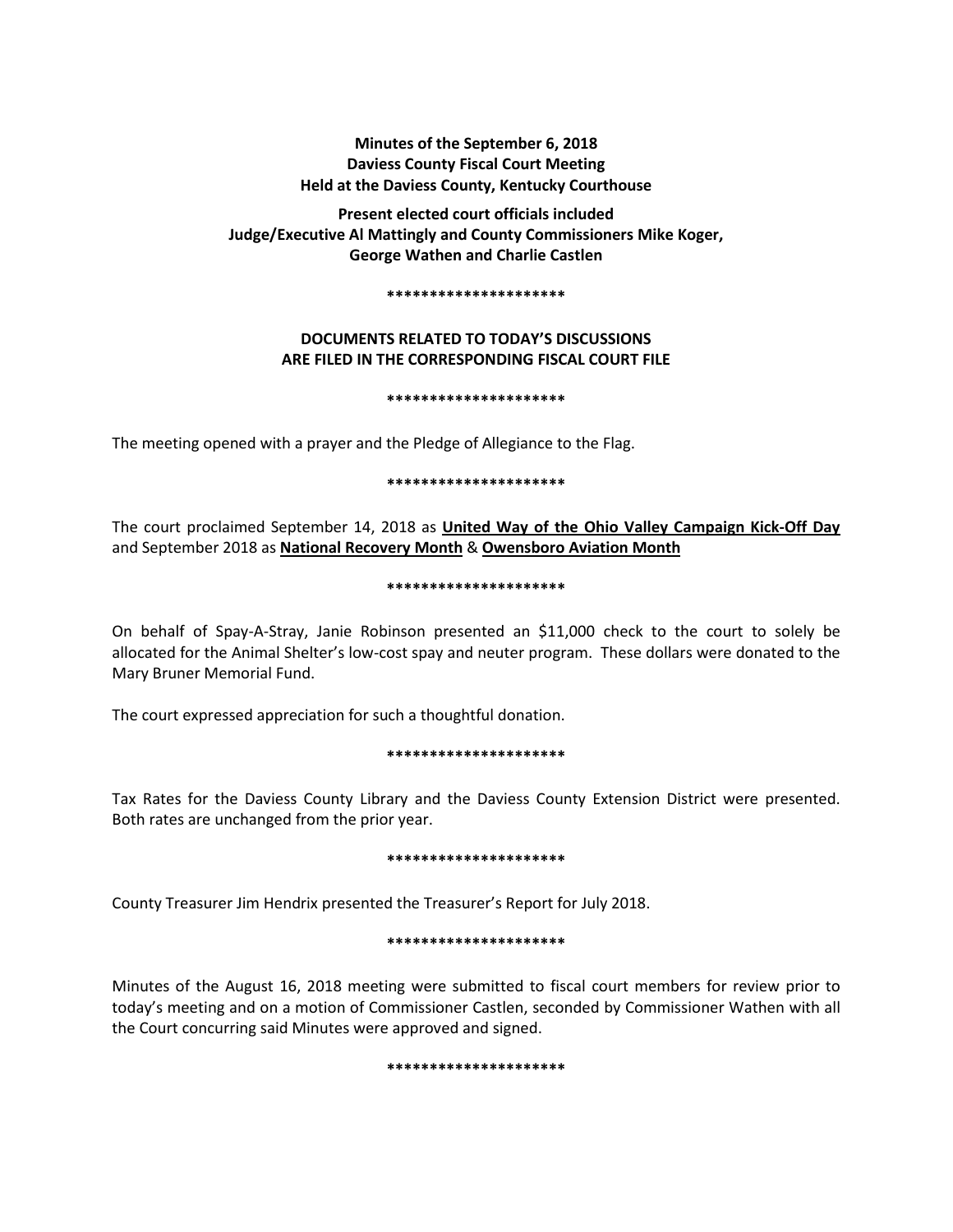**By a motion of Commissioner Wathen, seconded by Commissioner Castlen,** the court considered for approval all Claims for all Departments.

**Without further discussion, Judge/Executive Mattingly called for a vote on the motion. All members of the court voted in favor; motion passed.** 

# **\*\*\*\*\*\*\*\*\*\*\*\*\*\*\*\*\*\*\*\*\***

**By a motion of Commissioner Wathen, seconded by Commissioner Koger,** the court considered for approval; **Resolution No. 12-2018** and Agreement regarding KYTC Flex Funds.

These improvement funds will address Campground Road, Haycraft Road, and McIntyre West.

**Without further discussion, Judge/Executive Mattingly called for a vote on the motion. All members of the court voted in favor; motion passed.** 

# **\*\*\*\*\*\*\*\*\*\*\*\*\*\*\*\*\*\*\*\*\***

**By a motion of Commissioner Koger, seconded by Commissioner Wathen,** the court considered for approval; Contract with Environmental Enterprises, Inc. to administer a one-day Household Hazardous Waste Collection Program.

This event will provide citizens the opportunity to dispose of items that cannot be deposited in the landfill.

**Without further discussion, Judge/Executive Mattingly called for a vote on the motion. All members of the court voted in favor; motion passed.** 

# **\*\*\*\*\*\*\*\*\*\*\*\*\*\*\*\*\*\*\*\*\***

**By a motion of Commissioner Castlen, seconded by Commissioner Wathen,** the court considered for approval; Award or Reject as follows:

- **RFQ 007-2018:** Type III Barricades to A&A Safety, Inc. for \$9,694.80
- **RFQ 008-2018:** Rollup Signs & Sign Stands to Eastern Metal Signs & Safety for \$9,123
- **RFQ 009-2018:** Two (2) Waste Tarp Systems to Valley Truck Equipment for \$14,363.26
- **REJECT Bid No. 26-2018:** Operations Center Painting Project; All bids exceeded the allocated project budget
- **REJECT Bid No. 29-2018:** Judicial Center Window Seal Replacement; All bids exceeded the allocated project budget
- **Bid No. 30-2018:** Landfill Basin Cleanout to C. G. Wm, Inc. for \$270/hour, not to exceed \$37,800
- **Bid No. 31-2018:** SURPLUS 2010 Aljon Compactor to Tri County Equipment for \$25,000
- **Bid No. 32-2018:** Panther Creek Lighting Project to Knight Electric, Inc. for \$249,000.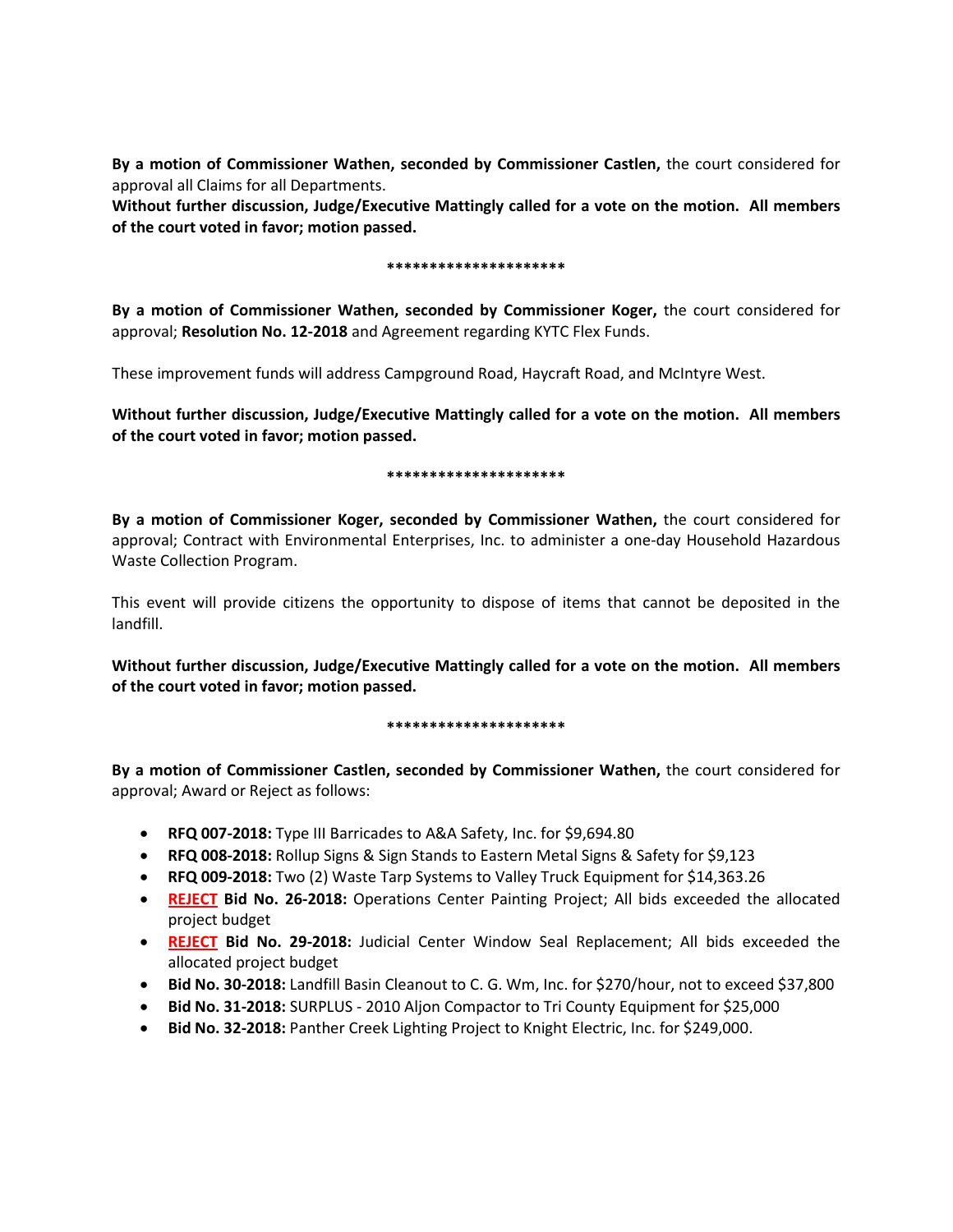**Without further discussion, Judge/Executive Mattingly called for a vote on the motion. All members of the court voted in favor; motion passed.** 

## **\*\*\*\*\*\*\*\*\*\*\*\*\*\*\*\*\*\*\*\*\***

**By a motion of Commissioner Koger, seconded by Commissioner Wathen,** the court considered for approval; Surety Bond Releases for Meadow Run at Whispering Meadow, Section 2 and Sterling Park, Unit 3.

**Without further discussion, Judge/Executive Mattingly called for a vote on the motion. All members of the court voted in favor; motion passed.** 

# **\*\*\*\*\*\*\*\*\*\*\*\*\*\*\*\*\*\*\*\*\***

**By a motion of Commissioner Castlen, seconded by Commissioner Wathen,** the court considered for approval; Hire James Smeathers as a Fleet Maintenance Mechanic in the Dept. of Public Works effective September 17, 2018, subject to successful completion of pre-employment screenings.

**Without further discussion, Judge/Executive Mattingly called for a vote on the motion. All members of the court voted in favor; motion passed.** 

# **\*\*\*\*\*\*\*\*\*\*\*\*\*\*\*\*\*\*\*\*\***

**By a motion of Commissioner Wathen, seconded by Commissioner Castlen,** the court considered for approval; **Second Reading: A.95 (2018)** *05-2018* Tax Ordinance FY 2018/2019.

**Without further discussion, Judge/Executive Mattingly called for a vote on the motion. All members of the court voted in favor; motion passed.** 

# **\*\*\*\*\*\*\*\*\*\*\*\*\*\*\*\*\*\*\*\*\***

**By a motion of Commissioner Wathen, seconded by Commissioner Castlen,** the court considered for approval; **Second Reading: KOC 611.15 (2018)** *06-2018* Establishing Assessment Warrants for Woodlands So. Subdivision Area.

**Without further discussion, Judge/Executive Mattingly called for a vote on the motion. All members of the court voted in favor; motion passed.** 

## **\*\*\*\*\*\*\*\*\*\*\*\*\*\*\*\*\*\*\*\*\***

**By a motion of Commissioner Castlen, seconded by Commissioner Wathen,** the court considered for approval; Appoint the following to the **Daviess County Library Board**:

- Rodney Ellis (24-2018) (served a partial term)
- Bena Vora (25-2018) (served 1 term)
	- TERMS: 09/13/2018 09/13/2022

**Without further discussion, Judge/Executive Mattingly called for a vote on the motion. All members of the court voted in favor; motion passed.** 

**\*\*\*\*\*\*\*\*\*\*\*\*\*\*\*\*\*\*\*\*\***